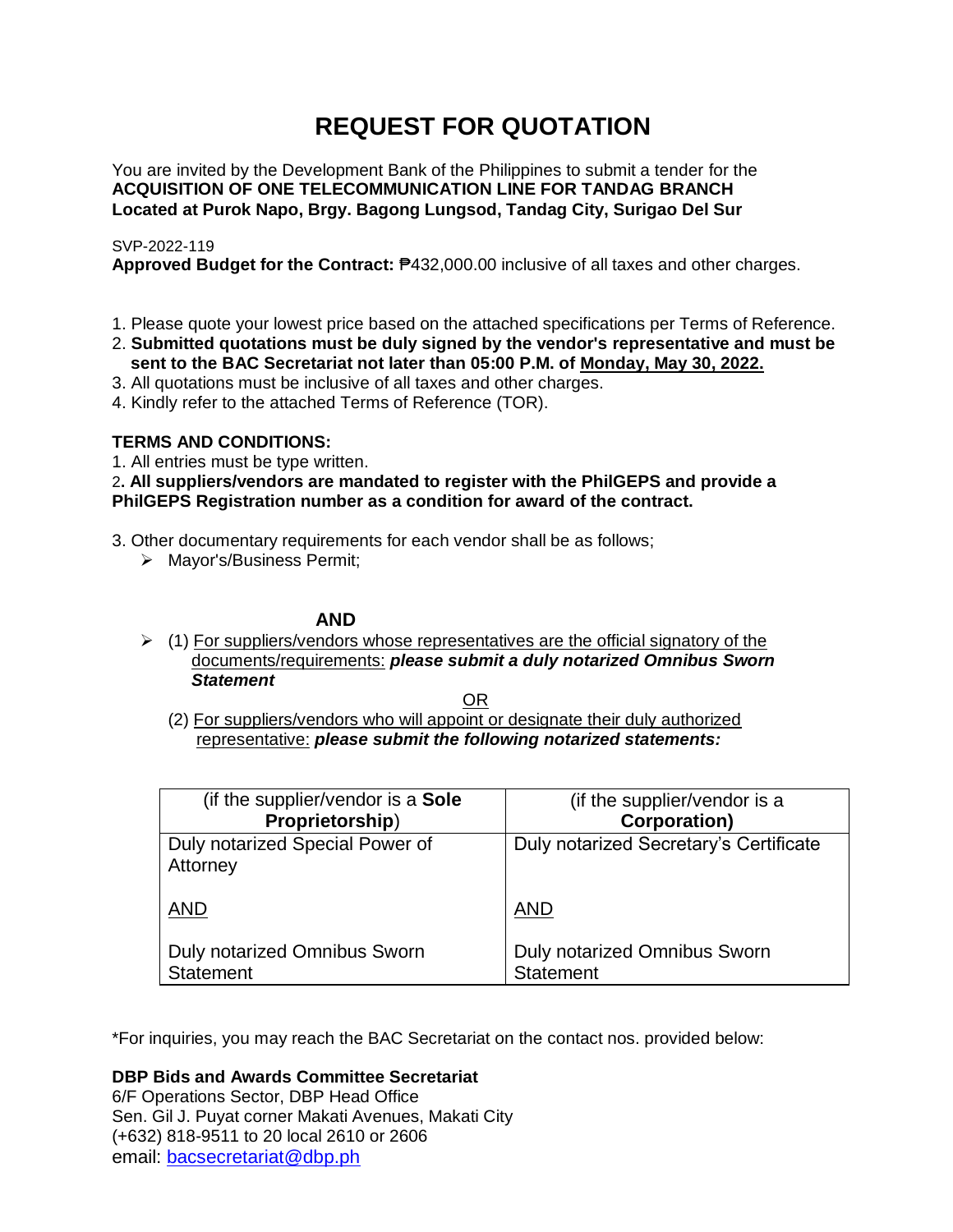**Annex A** 

## ACQUISITION OF NEW, ADDITIONAL AND/OR REPLACEMENT TELECOMMUNICATION LINE/CONNECTIVITY SERVICE FOR THE DEVELOPMENT BANK OF THE PHILIPPINES (DBP)-**TANDAG BRANCH**

#### APPROVED BUDGET FOR THE CONTRACT: Php 432,000

## **TECHNICAL SPECIFICATIONS**

### **A. BACKGROUND**

The telecommunication connectivity service (line) is for the connection of DBP online systems, services and facilities in any of the following DBP remote sites:

- A.1. Branch Office, including:
	- A.1.a. Lending Center
	- A.1.b. Cash Center
	- A.1.c. Branch-Lite Unit
- A.2. Automated Teller Machine (ATM)

#### **B. OBJECTIVE**

To acquire stable, reliable and secure telecommunication connectivity/line service to link DBP remote sites to the Head Office from an authorized and qualified telecommunication service provider (Telco).

## **C. COVERAGE OF THE CONTRACT**

The contract will be for a one (1) year period starting from date of acceptance of service with the option for automatic renewal.

## **D. MINIMUM SPECIFICATIONS**

- D.1. Connectivity/Line Service Availability
	- > The minimum availability of service is 99.6%.
- D.2. Connectivity/Line Specifications
- D.2.a. Branch Office ☑
	- D.2.a.i. Wired MPLS/VPN, Radio Last Mile with minimum of 10 Mbps handwidth
	- D.2.a.ii. Inclusive network equipment, such as router and or router/modem, must not be on End-of-Life/End-of-Support status within the contract period
	- D.2.a.iii. Router must support GRE/mGRE tunneling and IP Security (ex. dynamic VPN) and SNMP
	- D.2.a.iv. DBP shall have the full access of the router
	- D.2.a.v. Provide near real time and historical link monitoring

#### D.2.b. ATM - Wired

- D.2.b.i. VPN connection at least 128 Kbps via MPLS
- D.2.b.ii. Inclusive network equipment, such as router and or router/modem, must not be on End-of-Life/End-of-Support status within the contract period
- D.2.b.iii. Support GRE tunneling and SNMP
- D.2.b.iv. Provide near real time and historical link monitoring

Page 1 of 4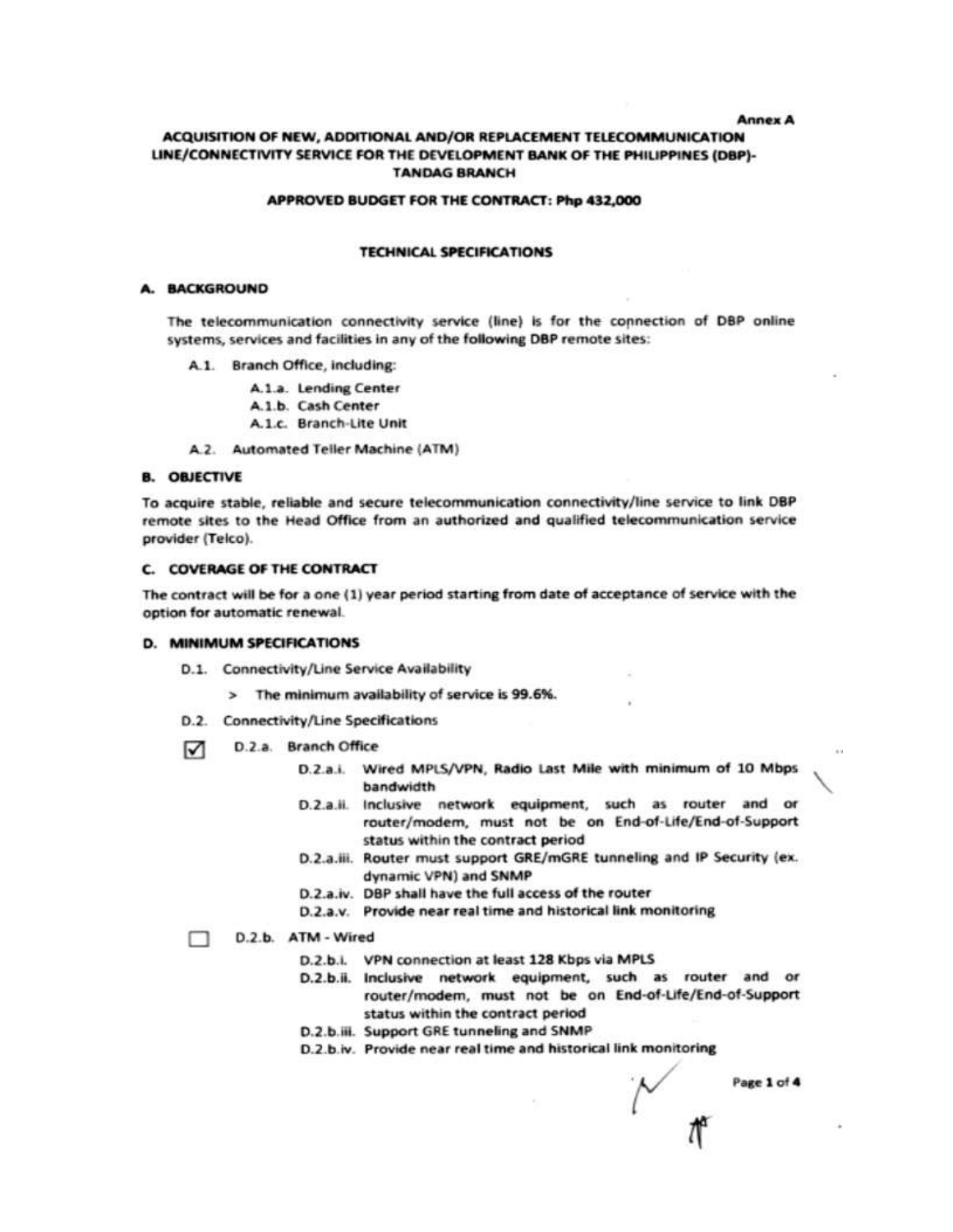ACQUISITION OF NEW, ADDITIONAL AND /OR REPLACEMENT OF TELECOMMUNICATION LINE / CONNECTIVITY SERVICE FOR THE DEVELOPMENT BANK OF THE PHILIPPINES (DBP)

- $\Box$  D.2.c.  $ATM Wireless$ 
	- D.2.c.i. Provide data transmission function by public GPRS/ GSM network or higher
	- D.2.a.vi. Inclusive network equipment, such as router and or router/modem, must not be on End-of-Life/End-of-Support status within the contract period
	- D.2.c.ii. Support GRE Tunneling and SNMP
	- D.2.c.iii. Provide GUI access for local and remote management
	- D.2.c.iv. Operate at -30~+75°C temperature
	- D.2.c.v. Has LED status indication
	- D.2.c.vi. Support RJ45 console port
	- D.2.c.vii. Include: 1 power cord, 2 antennas, 1 console cable, 1 set documentation
	- D.2.c.viii. Provide near real time and historical link monitoring.
	- D.2.c.ix. Meet the average latency requirement of not greater than 200ms measured using the Ping utility or any similar mobile applications
	- D.2.c.x. Meet signal requirement of not less than 2 bars measured using mobile or similar devices capable of said measurement
	- D.2.c.xi. DBP shall have full access to the Modem/Router
- D.3. Support Services and Incident Management
	- D.3.a. The Telco shall provide 24 x 7 onsite, telephone and email support. For every service unavailability/downtime reported, the response time shall be within thirty (30) minutes.
	- D.3.b. Upon the occurrence of service unavailability/downtime, the Telco shall:
		- D.3.b.i. Conduct problem isolation/resolution and link restoration activities
		- D.3.b.ii. Notification via electronic mail (E-mail) and telephone within one (1) hour of the occurrence
		- D.3.b.iii. Minimum of twice a day status report to DBP via E-Mail
		- D.3.b.iv. Estimated time of arrival (ETA) if onsite activities required
		- D.3.b.v. Estimated time of resolution (ETR)
		- D.3.b.vi. Root cause
		- D.3.b.vii. Comply with DBP policies on security and confidentiality during support services.

Page 2 of

- D.3.c. The Telco shall submit an incident report stating the reason/s for the outage and detailing the steps undertaken to resolve a particular problem upon DBP's request.
- D.4. Service Performance Review
	- > The Telco shall conduct a performance review session at least once every quarter of a year

## E. TELECOMMUNICATION CONNECTIVITY/LINE REQUIREMENT CLASSIFICATION

The primary objective of the following provisions is to have multiple Telcos per site, providing service redundancy, high availability and avoiding single point of failure.

 $\Box$  E.1. New Telecommunication Line Requirement

E.1.a. Covered Sites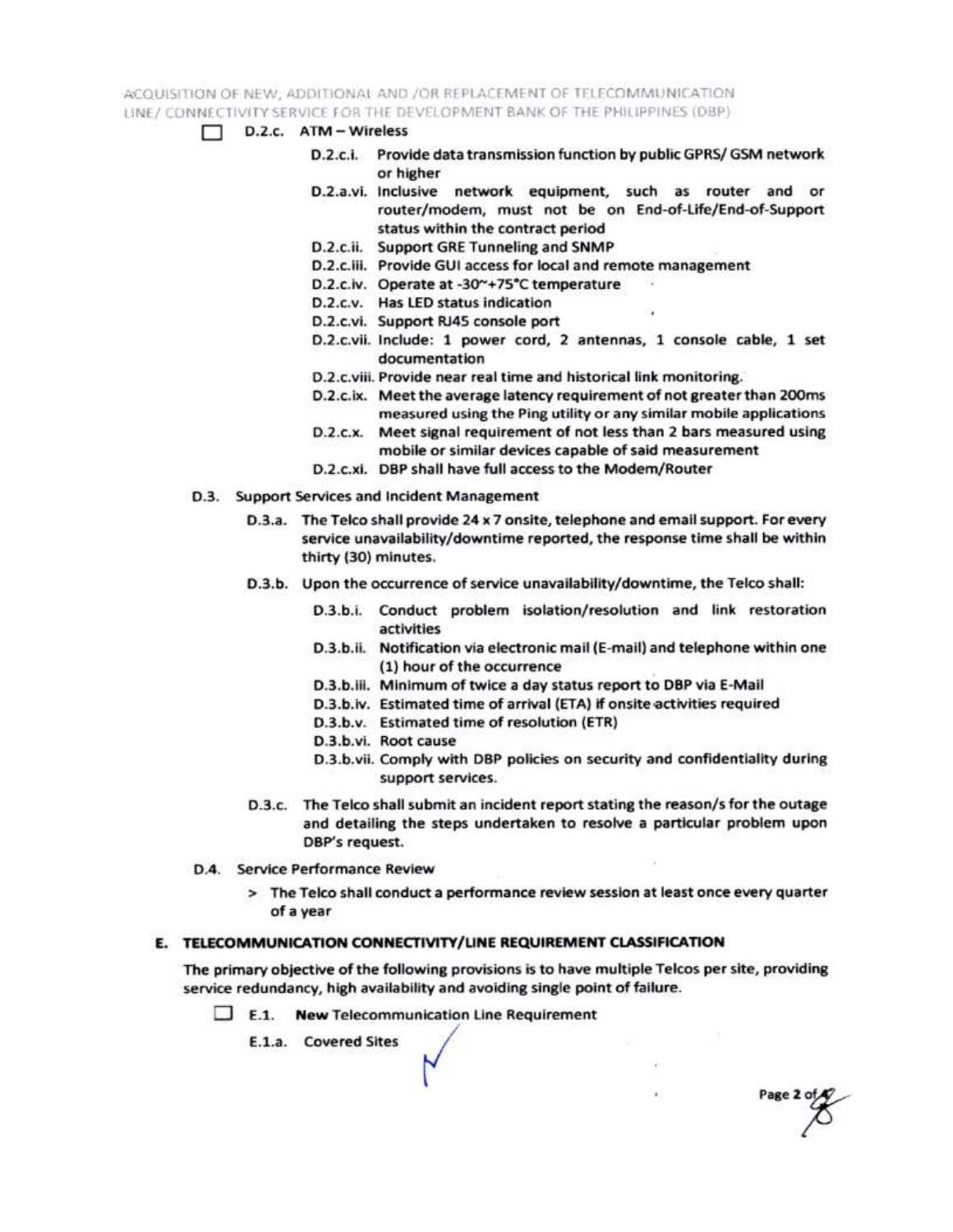ACQUISITION OF NEW, ADDITIONAL AND /OR REPLACEMENT OF TELECOMMUNICATION LINE/ CONNECTIVITY SERVICE FOR THE DEVELOPMENT BANK OF THE PHILIPPINES (DBP)

> New remotes sites

## E.1.b. Telco Selection Criteria

- > Telecommunication Line for Branch Office
	- E.1.b.i. Two (2) different Telcos (Telco A and Telco B) shall be selected
	- E.1.b.ii. Telco A is the lowest (winning) provider
	- E.1.b.iii. Telco B is the second lowest provider
- > Telecommunication Line for Additional ATM Facility of a Branch Office
	- E.1.b.iv. The Telco must be different from the one which has the majority or most of the telecommunication connectivity services provided for the ATM/s of that Branch Office
- E.2. Additional Telecommunication Line Requirement Ð
	- E.2.a. Covered Sites
		- > For existing sites with existing telecommunication line/s
	- E.2.b. Telco Exception
		- > The Telco/s of the existing line/s servicing the site shall not be invited and will not be allowed to participate
- $\sqrt{ }$ E.3. Replacement Telecommunication Line Requirement
	- E.3.a. Covered Sites
		- > For existing sites with existing telecommunication line/s
	- E.3.b. Telco Exception
		- E.3.b.i. For Telco Redundancy Replacement
			- > The Telco of the existing line/s servicing the site including the one to be replaced shall not be invited and will not be allowed to participate
		- E.3.b.ii. Replacement for the Purpose of Telecommunication Line Capacity (Bandwidth) Upgrade
			- > The Telco of the other existing line/s servicing the site (i.e., other than the one to be replaced) shall not be invited and will not be allowed to participate
		- E.3.b.iii. For Wireless to Wired Facility Replacement
			- > The Telco of the other existing line/s servicing the site (i.e., other than the one to be replaced) shall not be invited and will not be allowed to participate

## **F. DISCONTINUANCE OF SERVICE**

DBP can opt to discontinue the service within the contract period without pre-termination fee/s, if the Telco provider fails to meet the required minimum availability of service, specified in item D.1, for three (3) consecutive months (3-strike rule)

**G. PAYMENT** 

The payment shall be in a monthly basis every after the service acceptance.

Page 3 6t